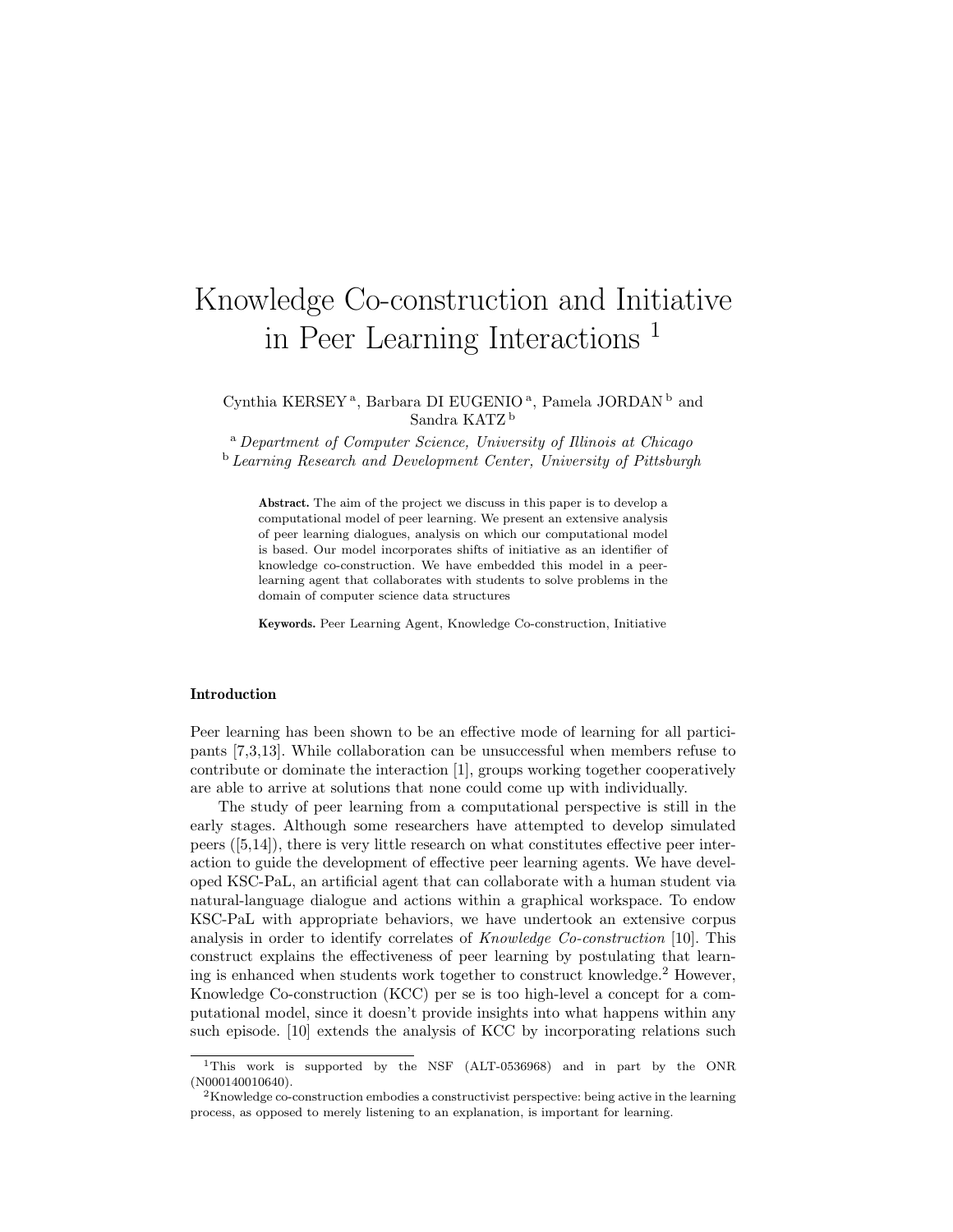as elaborate and criticize within KCC episodes. Our attempts to code for similar notions were only moderately successful; but more importantly, there were no correlations between these relations and learning, and in addition, such relations are very difficult for an automatic interpreter to recognize. Hence, we looked for simpler but principled correlates of KCC. We found those in the linguistically motivated notion of initiative shifts in dialogue. Informally, our hypothesis is that frequent transfer of initiative in dialogue between participants indicates that they are working together to solve the problem, and hence, that they are co-constructing the solution.

Our analysis of a corpus of peer interactions confirmed this hypothesis. We found a strong relationship between initiative shifts and KCC episodes. Additionally, we found moderate correlations of learning with both KCC and with initiative shifts. This paper presents the details of this analysis along with the model derived from this analysis. We start by situating our analysis within the general goals of our project.

# 1. KSC-PaL

KSC-PaL [12] is an innovative peer learning agent designed to collaborate with a student to solve problems in the domain of computer science data structures. It differs from other collaborative learning agents in that it acts as a peer and can vary its behavior from more experienced peer to less experienced peer in order to encourage learning. The core of KSC-PaL is the TuTalk system which supports natural language dialogues for educational applications [11]. In developing the agent we added a graphical user interface, replaced TuTalk's student model and are adding a planner module to implement the model discussed below.

The user interface we developed manages communication between a student and KSC-PaL. It consists of a chat facility that allows the student to communicate with the agent using typed natural language dialogue, similar to an instant messaging application, and a shared graphical workspace in which the student and the agent can communicate by drawing data structures and making changes to code.

Our student model estimates student knowledge in order to provide the planner with information regarding the student's knowledge . We implemented the model using problem solution graphs [8] as Bayesian networks where each node represents either an action required to solve the problem or a knowledge concept required as part of problem solving. A user's utterances and actions are then matched to these nodes.

# 2. Corpus Analysis

Our corpus consists of peer learning interactions that were collected using a computer-mediated interface, identical to the one used by KSC-PaL, which allowed for communication both via text and graphical actions. These episodes are between dyads of students solving program comprehension and error diagnosis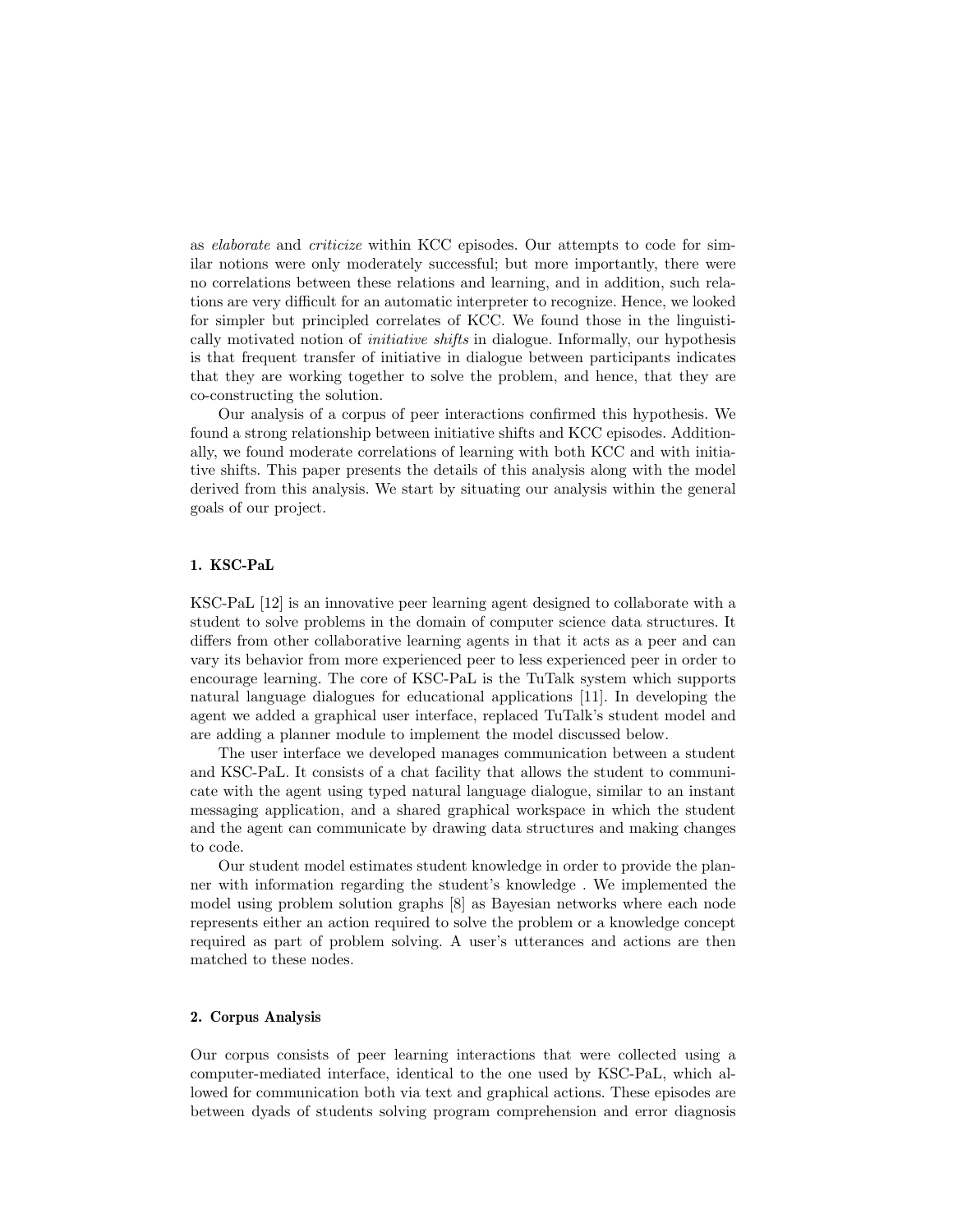problems involving lists, stacks and binary search trees. An excerpt of an interaction is shown in the transcript sample (Figure 1). Interactions were collected for a total of 15 dyads where each dyad was presented with five problems. The problem solving session, including a pre-test and a post-test, could not exceed three hours. Therefore, not all dyads completed all five problems. The full interaction between a dyad is subdivided into as many dialogues as problems that they solved. Thus, we collected a total of 73 dialogues. In order to measure learning gains, we also presented each student with a pre-test prior to problem solving and an identical post-test at the conclusion of problem solving.

```
15:57:04 C: and printing seems to be fine
15:57:34 R: um, does it increment correctly?
15:57:46 C: yeah
15:58:01 R: we don't change where head is.
15:58:13 C: we just move p
15:58:23 C: oh wait
15:58:24 C: i see
15:58:30 C: right p = p.next
15:58:34 R: correct
```
Figure 1. A KCC episode from one of the interactions

We used multiple linear regression analysis to analyze the relationship between our target features and post-test score, which was used as an indicator of learning. Pre-test score was used as a covariate because of its significant positive correlations with post-test score (see Table 1). Separate regressions were run for each of the problem types: list (problems 2 and 3), stack (problem 4) and trees (problem 5). Problem 1 (15 dialogues) was excluded from the analysis since its purpose was to help the participants become familiar with the interface.

|                      |      | $R^2$ |      |
|----------------------|------|-------|------|
| All problems         | 0.88 | 0.77  | 0.00 |
| Linked list problems | 0.60 | 0.36  | 0.00 |
| Stack problems       | 0.81 | 0.66  | 0.00 |
| Tree problems        | 0.81 | 0.66  | 0.00 |

Table 1. Pre-test as a Predictor of Post-test

#### 2.1. Knowledge Co-construction

In order to examine the impact of KCC on learning, the dialogues were annotated for KCC episodes. A KCC episode is defined as a series of utterances and graphical actions in which students are jointly constructing a shared meaning of a concept required for problem solving [10]. This may proceed in a variety of ways, but could include a student elaborating on a partner's contribution or criticizing a partner. Using this definition, an outside annotator and one of the authors coded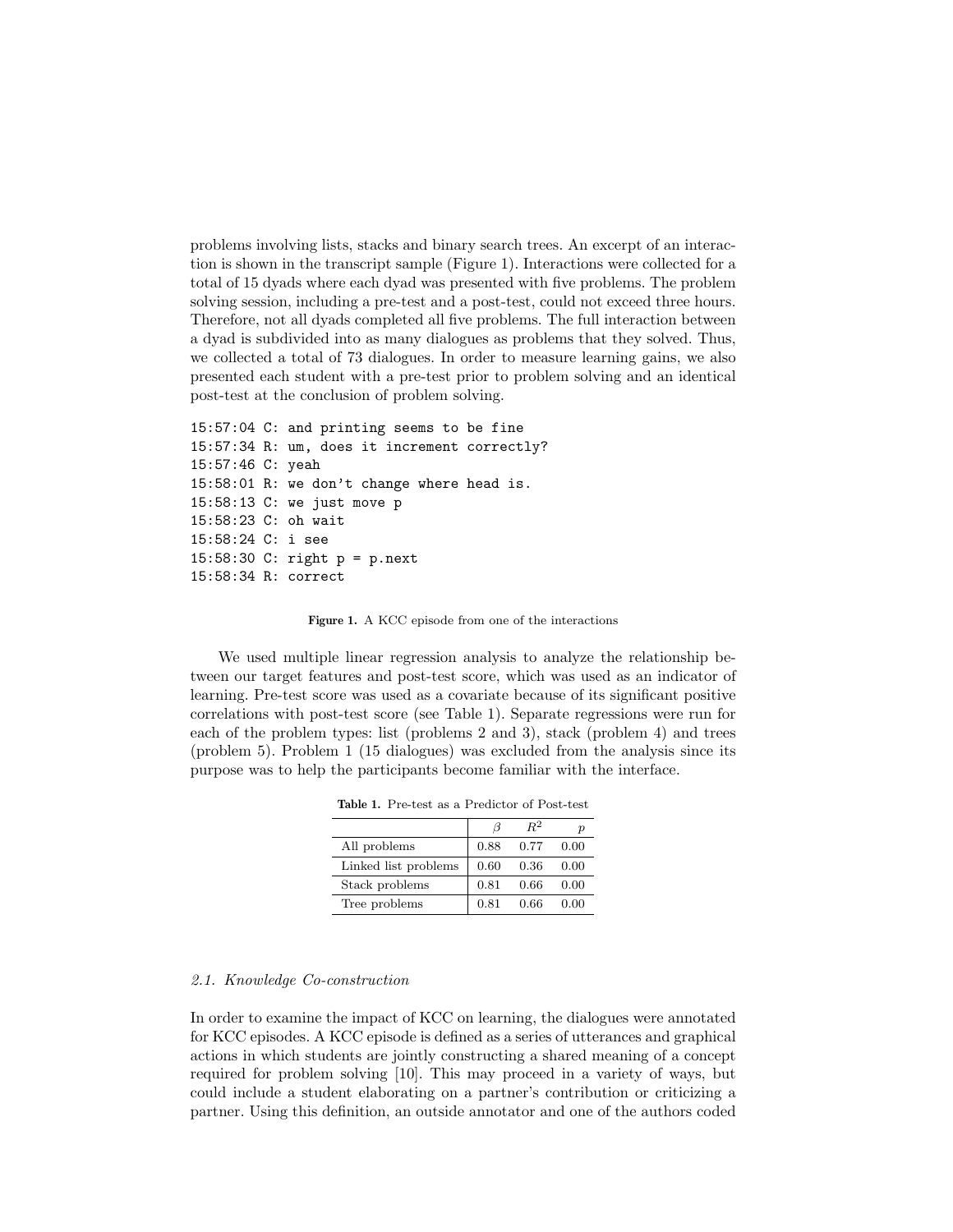30 dialogues (approximately 46% of the corpus) for KCC episodes. The resulting intercoder reliability, measured with the Kappa statistic $[4]$ , is considered excellent  $(\kappa = 0.80)$ . The dialogues were also annotated for *critical co-construction* where a student critically evaluates her peer's input and elaborative co-construction in which a student adds additional information to the topic under discussion [10]. We achieved a moderate level of intercoder reliability ( $\kappa = 0.64$ ).

Analysis proceeded on two fronts. First, the corpus was analyzed for the relationship between KCC and learning. This was followed by an analysis of the relationship between KCC and initiative shifts.

# 2.1.1. Knowledge Co-construction and Learning

In order to study the relationship between KCC and learning, we correlated pretest score plus a measure of KCC with post-test score. KCC actions is the number of utterances and graphical actions that occur during KCC episodes.

We found no correlations with learning in the stack or tree problems (see section 2.3). Correlations in the list problems, however, showed that being active in the learning process has a positive impact on learning for both the individual and the dyad.

In table 2, the first row shows the benefit for the dyad overall by correlating the mean post-test score with the mean pre-test score and the dyad's KCC actions. The second row shows the benefit for individuals by correlating individual post-test scores with individual pre-test scores and the dyad's KCC actions. The difference in the strength of these correlations suggests that members of the dyads are not benefitting equally from KCC. If the subjects are divided into two groups, those with a pre-test score below the mean score and those with a pre-test score above the mean score, it can be seen that those with a low pre-test score benefit more from the KCC episodes than do those with a high pre-test score (rows 3 and 4 in Table 2).

|                                                        |      | $R^2$ | $\boldsymbol{p}$ |
|--------------------------------------------------------|------|-------|------------------|
| KCC actions as predictor of mean post-test score       |      | 0.14  | 0.02             |
| KCC actions as predictor of individual post-test score | 0.33 | 0.08  | 0.03             |
| KCC actions as predictor of individual post-test score | 0.61 | 0.37  | 0.03             |
| (low pre-test subjects, $n=14$ )                       |      |       |                  |
| KCC actions as predictor of individual post-test score |      | 0.09  | ns               |
| (high pre-test subjects, $n=16$ )                      |      |       |                  |

Table 2. KCC Actions as Predictor of Post-test Score (List Problems)

Co-constructing knowledge can occur in various ways such as a student elaborating on what a partner said or criticizing a partner's contribution. To explore the relationship between KCC and learning at a deeper level, we also analyzed the dialogues for each of the two types of KCC, elaborative and critical, using both of the measures of co-construction described above. In this corpus, we found no statistically significant correlations between post-test score and criticisms (after removing the impact of pre-test score) or between post-test score and elaborations (after removing the impact of pre-test score). This is in contrast to previous work [10] that showed that both types of KCC result in learning.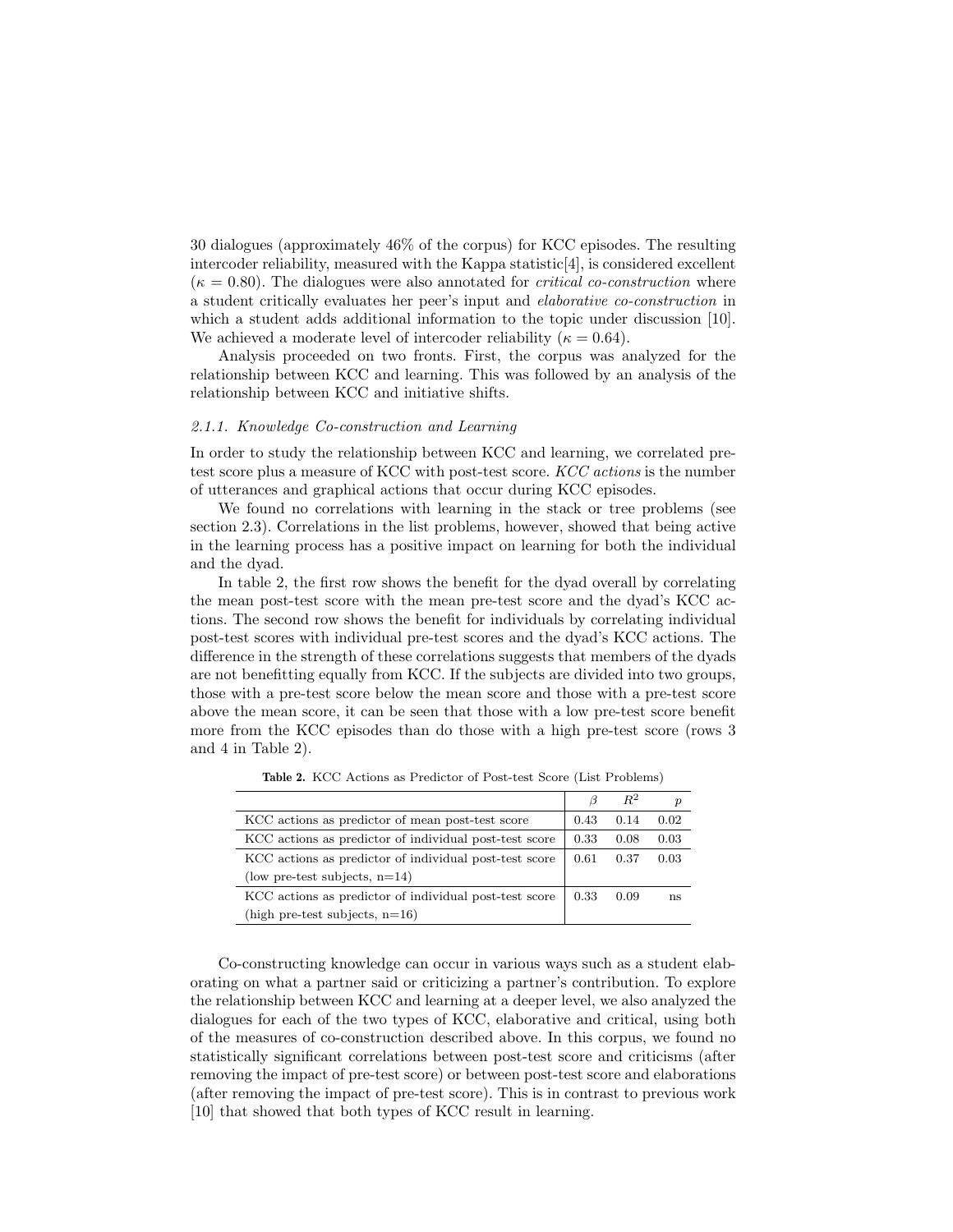### 2.2. Initiative

There are various definitions of initiative within the computational linguistics community. Walker and Whittaker claim that initiative encompasses both dialogue and task [15]; however, several others disagree. We follow [6] in distinguishing between dialogue initiative and task initiative, namely dialogue initiative tracks who is leading the conversation and determining the current conversational focus while task initiative tracks the leader in the development of a plan to achieve a problem solving goal. In our dialogue excerpt (Figure 1) C has both dialogue and task initiative in the first utterance, but in the next utterance R takes both types of initiative. R retains task initiative until 15:58:30 when C suggests a correction to the code. However, dialogue initiative shifts to C in 15:58:13 when C takes the conversational lead.

Two coders, one of the authors and an outside annotator, coded 24 dialogues (1449 utterances, approximately 45% of the corpus) for both types of initiative. The resulting intercoder reliability is 0.77 for dialogue initiative annotation and 0.68 for task initiative, both of which are high enough to support tentative conclusions.

For dialogue initiative annotation, we used the well-known Walker and Whittaker utterance based allocation of control rules [15]. In this scheme, each utterance is tagged with one of four dialogue acts (assertion, command, question or prompt) and control is then allocated based on a set of rules.

We derived an annotation scheme for task initiative based on other research in the area [9,6]. We define task initiative as *any action by a participant to either* achieve a goal directly, decompose a goal or reformulate a goal. Some examples of task initiative in our domain are identifying a section of code as correct or incorrect and suggesting a correction to a section of code

### 2.2.1. Initiative and Learning

Using the coded corpus, we analyzed the relationship between learning and the number of utterances where a student held initiative as well as between learning and the number of times initiative shifted between the students. Intuitively, we assumed that frequent shifts of initiative would reflect students working together to solve the problem. As with KCC actions, we found no correlation of either type of initiative or shifts in initiative with learning in the stack and tree problems. However, in the list problems there was a significant correlation between post-test score (after removing the effects of pre-test scores) and the number of shifts in dialogue initiative and the number of shifts in task initiative (see Table 3). This analysis excluded two dyads whose problem solving collaboration had gone awry.

The correlation between both types of initiative shifts and learning are stronger than the correlation between utterances with initiative and learning. This supports the knowledge co-construction theory that learning occurs when all students are active in the problem solving activity.

#### 2.2.2. Knowledge Co-construction and Initiative

Intuition suggests that KCC episodes involve frequent shifts in initiative, as both participants are actively participating in problem solving. To test this hypothesis,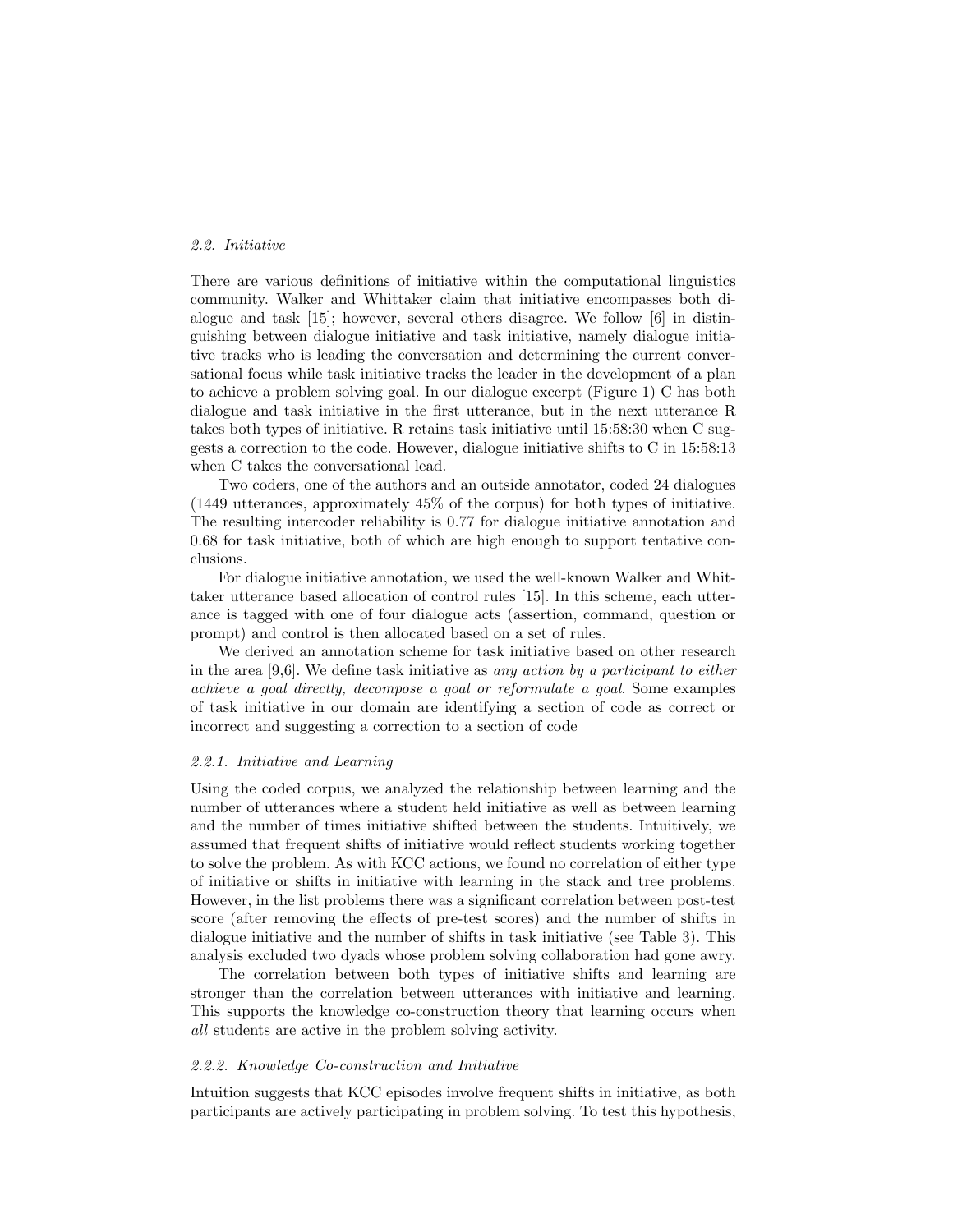| Predictor of Post-test              | 13   | $R^2$ |             |
|-------------------------------------|------|-------|-------------|
| Dialogue initiative shifts          | 0.45 | 0.20  | 0.00        |
| Task initiative shifts              | 0.42 | 0.20  | 0.01        |
| Utterances with dialogue initiative | 0.38 | 0.12  | 0.02        |
| Utterances with task initiative     | 0.14 | 0.04  | $n_{\rm s}$ |

Table 3. Initiative Predictors of Post-test(List Problems )

we calculated the average initiative shifts per line during KCC episodes and the average initiative shifts per line during problem solving outside of KCC episodes for each dyad. A paired t-test was then used to verify that there is a difference between the two groups. The t-test showed no significant difference in average dialogue initiative shifts in KCC episodes compared with non-KCC problem solving. However, there is a significant difference between average task initiative shifts in KCC episodes compared with the rest of the dialogue ( $t(57) = 3.32$ ,  $p = 0.0016$ ). The moderate effect difference between the two groups (effect size  $= 0.49$ ) shows that there is a meaningful increase in the number of task initiative shifts in KCC episodes compared with problem solving activity outside of the KCC episodes. Analyzing only the list problems shows an even stronger effect (effect size  $= 0.65$ ).

We then computed a second measure of KCC: KCC initiative shifts is the number of task initiative shifts that occur during KCC episodes. This measure is meant to reflect the density of the KCC episodes, where many task initiative shifts reflect more active KCC.

Table 4 uses KCC initiative shifts as the measure of co-construction. It shows similar results to table 2, where KCC actions was used. It is interesting to note that when the outlier dyads were removed (see section 2.2), the correlation with learning is much stronger for the low pre-test score subjects when KCC initiative shifts are used as the measure of KCC ( $R^2 = 0.45$ ,  $p = 0.02$ ) than when KCC actions are used (cf. Table 4).

|                                                                   | B    | $R^2$ | $\boldsymbol{p}$ |
|-------------------------------------------------------------------|------|-------|------------------|
| KCC initiative shifts as predictor of mean post-test score        | 0.46 | 0.15  | 0.01             |
| KCC initiative shifts as predictor of individual post-test score  | 0.35 | 0.09  | 0.02             |
| KCC initiative shifts as predictor of individual                  | 0.41 | 0.17  | 0.16             |
| post-test score (low pre-test subjects, $n=14$ )                  |      |       |                  |
| KCC initiative shifts as predictor of individual                  | 0.67 | 0.45  | 0.02             |
| post-test score (low pre-test subjects, outliers removed $n=12$ ) |      |       |                  |
| KCC initiative shifts as predictor of individual                  | 0.10 | 0.01  | ns               |
| post-test score (high pre-test subjects, $n=16$ )                 |      |       |                  |

Table 4. KCC/Initiative as Predictors of Post-test Score (List Problems)

# 2.3. Discussion

For the linked list problems the corpus analysis shows that there is a correlation between knowledge co-construction and learning, as other research suggests. We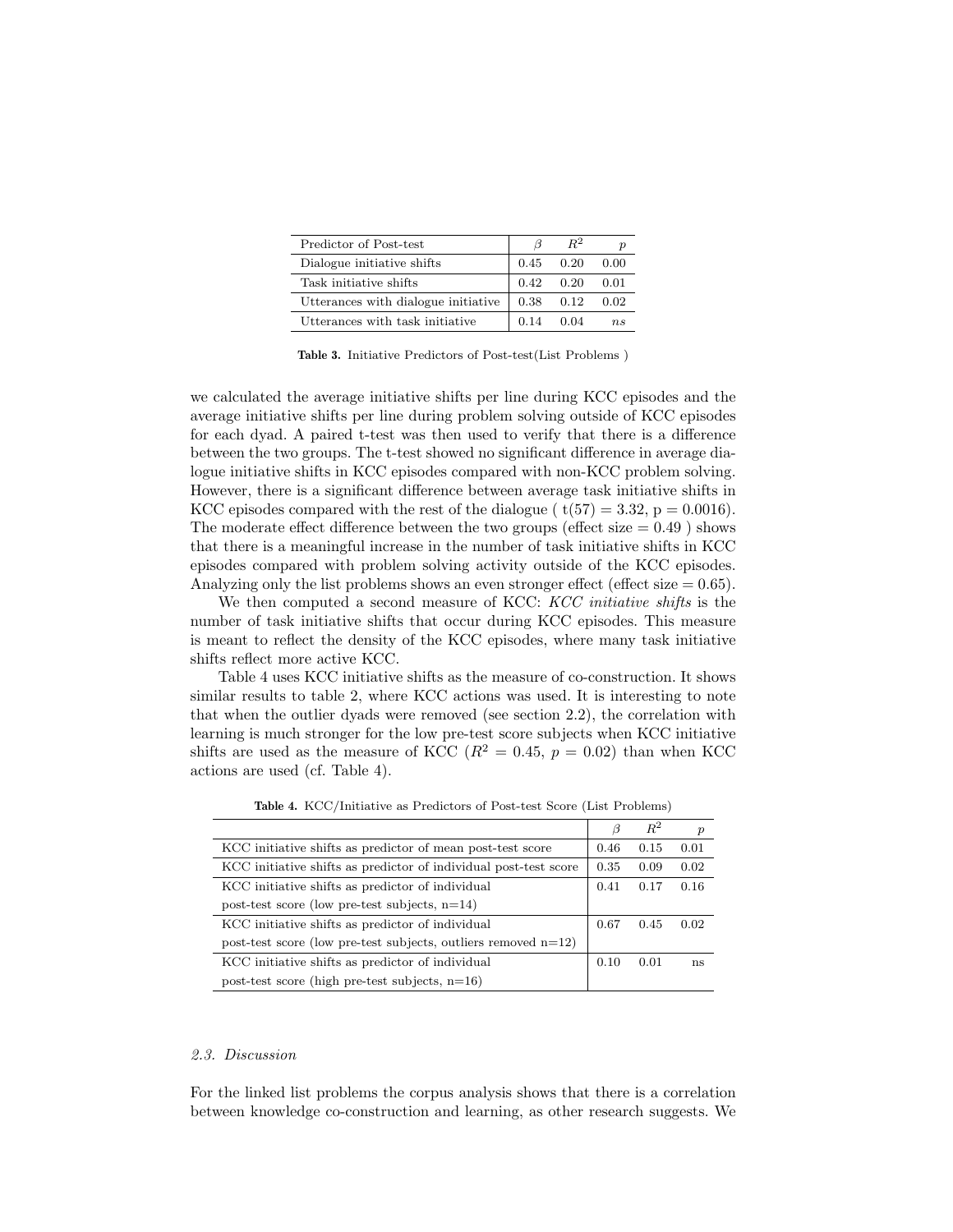also found a correlation between initiative shifts and learning which confirms the theory that peer learning is most effective when all students are active participants. Additionally we found a strong relationship between task initiative shifts and KCC episodes.

The fact that only the linked list problems showed a correlation of initiative and KCC with learning is likely caused by the variations in student ability in the different problem types. The lack of correlations in the tree problem is potentially caused by the wide variation in experience level of the students which would inhibit KCC. In the stack problem, the students had a better understanding of stacks prior to problem solving and thus less time was spent in discussion and problem solving.

#### 3. Current and Future Work

Since the corpus analysis showed a correlation between task initiative and KCC and between task initiative and learning, the next step is to have KSC-Pal encourage initiative shifts, under appropriate conditions. We define these conditions as follows: KSC-PaL will encourage initiative shifts when (1) the knowledge score has not increased in a specified period of time and (2) the number of task initiative shifts is less than the average initiative shifts for the current problem.

As concerns (1), knowledge score is a measure derived by taking the sum of the probabilities of the nodes in the current problem's solution graph.

As concerns (2) we need to be able to recognize task initiative shifts, or the lack thereof, in real time. We explored two different methods to do so. One is that student uncertainty may lead to a shift in initiative. The other is that certain cues for initiative shifts identified in related literature[6,15] lead to initiative shifts.

Intuitively, uncertainty by a peer might lead his partner to take the initiative. One possible identifier of student uncertainty is hedging. So we annotated utterances in our peer dialogues with hedging categories as identified in Bhatt et. al [2]. Using these categories we were unable to reliably annotate for hedging. But, after collapsing the categories into a single binary value of hedging/not hedging we arrived at an acceptable agreement ( $\kappa = 0.71$ ). Another identifier of uncertainty is a student's request for feedback from his partner. When uncertain of his contribution, a student may request an evaluation from his peer. So, we annotated utterances with "request for feedback" and were able to arrive at an excellent agreement ( $\kappa = 0.82$ ).

We also explored cues, such as invalidity, that Chu-Carroll and Brown [6] identify as indicative of task initiative shifts.

Using a combination of these cues and student uncertainty, we were able to predict 283 shifts in task initiative or approximately 67% of all task initiative shifts. The remaining shifts were likely explicit take overs of initiative without preceding indicators.

Since we identified several ways to predict and encourage initiative shifts, we then evaluated which of these identifiers more often resulted in an initiative shift and which of these initiative shifts more often led to an increase in knowledge score. The three identifiers that were found to most often lead to a shift in task